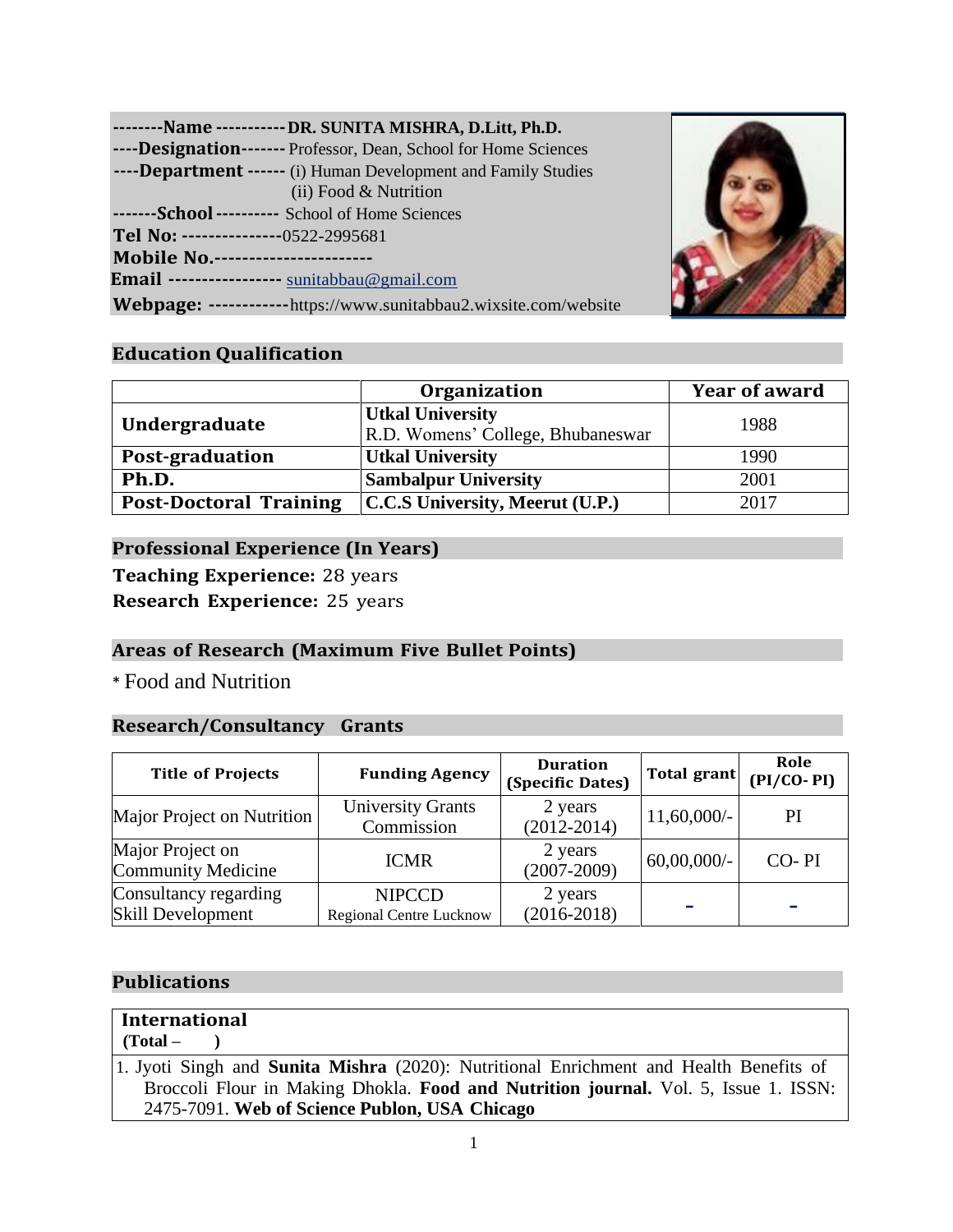- 2. Monika Patel and **Sunita Mishra** (2020): Use of nanotechnology and nanopackaging for improving the shelf life of the food and its safety issues. **Journal of Food, Agriculture & Environment, WFL Publisher science and technology, Finland.** Vol.18(2): 25-31
- **3.** Darshan Sharma and **Sunita Mishra** (2020): An acute toxicity in human health of raw and cooked vegetable in tomato and spinach. **HSOA Journal of Food Science and Nutrition , J Food Sci Nutr 2020, 6: 075 Web of Science, Publon**
- 4. Monika Patel and **Sunita Mishra** (2020): Role of nutrition on immune system during Covid-19 pandemic. **Journal of food nutrition and health, Web of Science, Publon**.
- 5. Mansi Mandal and **Sunita Mishra** (2020): Organoleptic evaluation of ready-to-eat upma product by using superseeds. **Journal of Food, Agriculture & Environment, WFL Publisher science and technology, Finland.** Vol.18 (1)14-17, 2020.
- 6. Varnika Mishra and **Sunita Mishra** (2020): Formulation of Jowar Laddu Incorporated with Banana Peel Powder and Aswagandha Powder. **International Journal of Scientific Research in Science and Technology**. Vol. 7, Issue 4, pp: 82-87; ISSN: 2395-6011.
- 7. Shyamli Shukla and **Sunita Mishra** (2020): An analysis of microbial spoilage if household food items and suggestion to retard spoilage. **International Journal of Advances in Engineering and Management (IJAEM)**. Vol. 2, Issue 1, pp: 466-475; ISSN: 2395-5252
- 8. Ruchi Verma and **Sunita Mishra** (2020): A study on food safety aspects of street foods for school children's and personal hygiene of street food handlers. **Journal of Information and Computational Science.** Vol. 10, Issue 7, pp: 644-655; ISSN: 1548-7741.
- 9. Aditi Singh and **Sunita Mishra** (2020): Guidelines of sport nutrition especially for female athletes. **International Journal of Advances in Engineering and Management (IJAEM)**. Vol. 2, Issue 1, pp: 519-522; ISSN: 2395-5252
- 10. Garima Yadav and **Sunita Mishra** (2020): Value added bread of pumpkin seed flour functional constituents and medicinal properties of pumpkin seed, **IJRAR** Vol-7, Issue 1
- 11. **Sunita Mishra** (2020): To study the diff. symptomatic factor associated with haemolysis, **Journal of Food, Agriculture & Environment, WFL Publisher science and technology, Finland.** Vol.18(3&4)
- 12. Dhirendra Kumar Dinkar and **Sunita Mishra** (2020): Preparation of Biscuits by using Lotus Seed, Pearl Millets and Multigrain Wheat for Elderly People. **International Journal of Research in Engineering, Science and Management.** Vol.: 3, Issue: 7. ISSN: 2581-5790
- 13. Deepti Singh and **Sunita Mishra** (2020): Role of e-Learning education and e-Resources; Its Impact on Academic Performance of the Students. **AEGAEUM Journal.** Vol.: 8, Issue: 7. ISSN: 0776-3808.
- **14.** Jyoti Singh and **Sunita Mishra** (2020): Organoleptic evaluation of product (ready to mix fortified dhokla) with incorporation of broccoli flour. Development Programmes, **Annals. Food Science and Technology.**
- 15. Pragya Dubey and **Sunita Mishra** (2020): Dietary implication of miracle cereal finger millet (Eleusine Coracana) and it's product development. **AEGAEUM Journal.** Vol.: 8, Issue: 7. ISSN: 0776-3808.
- 16. Deepshika and **Sunita Mishra** (2020): Impact of fatty acids and Dyslexia and dyspraxia. **Environment and Society**, pp 153-156.
- 17. Nidhi Yadav and **Sunita Mishra** (2020): Use of Tomatoes (Lycopene) in combating hypertention in pregnancy. **AEGAEUM Journal.** Vol.: 8, Issue: 7. ISSN: 0776-3808.
- 18. Mansi Mandal and **Sunita Mishra** (2020): Nutritional value of product and its enrichment using superseeds (pumpkin seeds, chia seeds, sunflower seeds and almond) in application of ready to eat upma. **Annals. Food Science and Technology.** Vol. 21, Issue 1, 2020.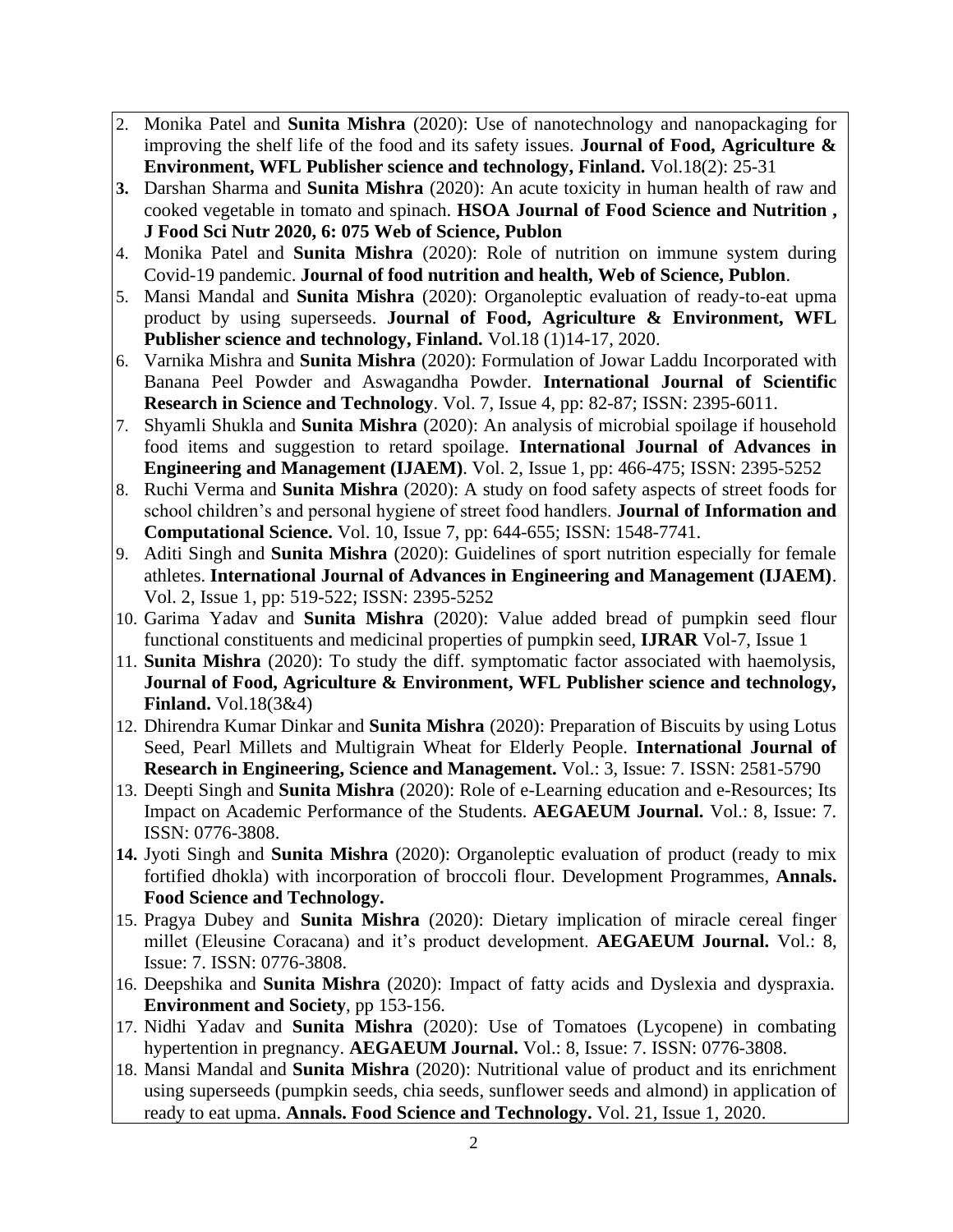- 19. Pooja Mishra and **Sunita Mishra** (2020): Fortification of cookies with miracle powder: Ashwagandha and Moringa powder. **Transstellar Journal Publication & Research Consultancy (TJPRC).** Vol. 10, Issue 2. Paper Id.: IJFSTDEC20202
- **20.** Divyanshi Verma, Poorva Dubey and **Sunita Mishra** (2020): Assessment of Physiochemical & functional properties of Jack Fruit (Artocarpus heterophyllus) seed powder. **Transtellar Journal.**
- **21.** Pooja Mishra and **Sunita Mishra** (2020): Aswagandha and moringa used as immunity booster during Covid-19 pandemic. **Journal of Ayurveda.**
- **22.** Deepti Singh and **Sunita Mishra** (2020): Student awareness and engagement towards elearning using e-learning resources and its impact on academic performance. **Bulletin monumental journal, web of science, clarivate analysis.**
- **23.** Divyanshi Verma and **Sunita Mishra** (2020): Jack fruit seed flour as alternative diet during fasting (in combination with buckwheat and water chestnut flour). **Annal of Food Science and Technology.**
- 24. M.A. Firdaus and **Sunita Mishra** (2020): Teenage pregnancy: some associated risk factorsa review. **International Journal of Current Advanced Research.** Vol. 9, Issue 08(A), pp: 22906-22913. ISSN: O: 2319-6475, ISSN: P: 2319-6505. Impact Factor: 6.614
- 25. Sweta Chaudhary and **Sunita Mishra** (2019): Phytotoxicity assessment of four different season's kitchen waste compost at different level of concentration on mungbeans (Vignaradiata(L.)). **Plant Archives**. ISSN-0972-5210; Vol. 19 No. 1, 2019 pp. 643-651.
- 26. Neeraj Kumar Tyagi and **Sunita Mishra** (2019): Development of premixes for preparation of nutrigenomic food related disease. The **Pharma Innovation Journal**; 8(6): 386-390
- 27. Arpana Tiwari and **Sunita Mishra** (2019): Sensory evaluation of wheat bran biscuits mixed with flaxseed. **Asian Journal of Advanced Research and Reports**. Vol. 6, Issue 3.
- 28. Sweta Verma and **Sunita Mishra** (2019): Preparation and Nutritional Composition of Noodles and Papads using Ragi Flour Indian. **International Journal of Science and Research (IJSR)**. ISSN 2319-7064, Volume 8 Issue 2, February 2019
- 29. Ruchi Yadav and **Sunita Mishra** (2019): Development of Premix as Nutrigenomics Health Food for Metabolic Diseases. **IJAR**, ISSN: 2319-7064.
- 30. Neeraj Verma and **Sunita Mishra** (2019): Preparation, Processing and Nutritional Attribute of Spiruling by-Product. **International Journal of Food Science and Nutrition** ISSN: 2455-4898
- 31. Arpana Tiwari and **Sunita Mishra** (2019): Nutritive Evaluation of wheat bran biscuits incorporated with flaxseed. **International Journal of Science and Research (IJSR).** ISSN: 2319-7064
- 32. Sweta Chaudhary and **Sunita Mishra** (2019): Effect on physico-chemical: and microbial properties of kitchen waste compost (KWC)-using potential fungal inoculants. Indian **Journal of Agricultural research**. [\(www.arccjournal.com,](http://www.arccjournal.com/) A-5202)
- 33. Neeraj Verma and **Sunita Mishra** (2019): Antioxidant Properties and Utilization of Spirulina by Different Processing Methods. **Journal of Pharmacognosy and Phytochemistry**. Vol.: 8(3), pp: 2390-2394.
- 34. Ankita and **Sunita Mishra** (2019): Enhancement nutritional properties of value added anaemic soup powder & its sensory evaluation. **International Journal of Food Science and Nutrition** ISSN: 2455-4898
- 35. Annu Singh and **Sunita Mishra** (2019): Extracurricular activities and student's performance in secondary school. **[IJTRA.](https://www.researchgate.net/journal/2320-8163_International_Journal_of_Technical_Research_and_Applications)** Vol. 2(6), pp: 8-11.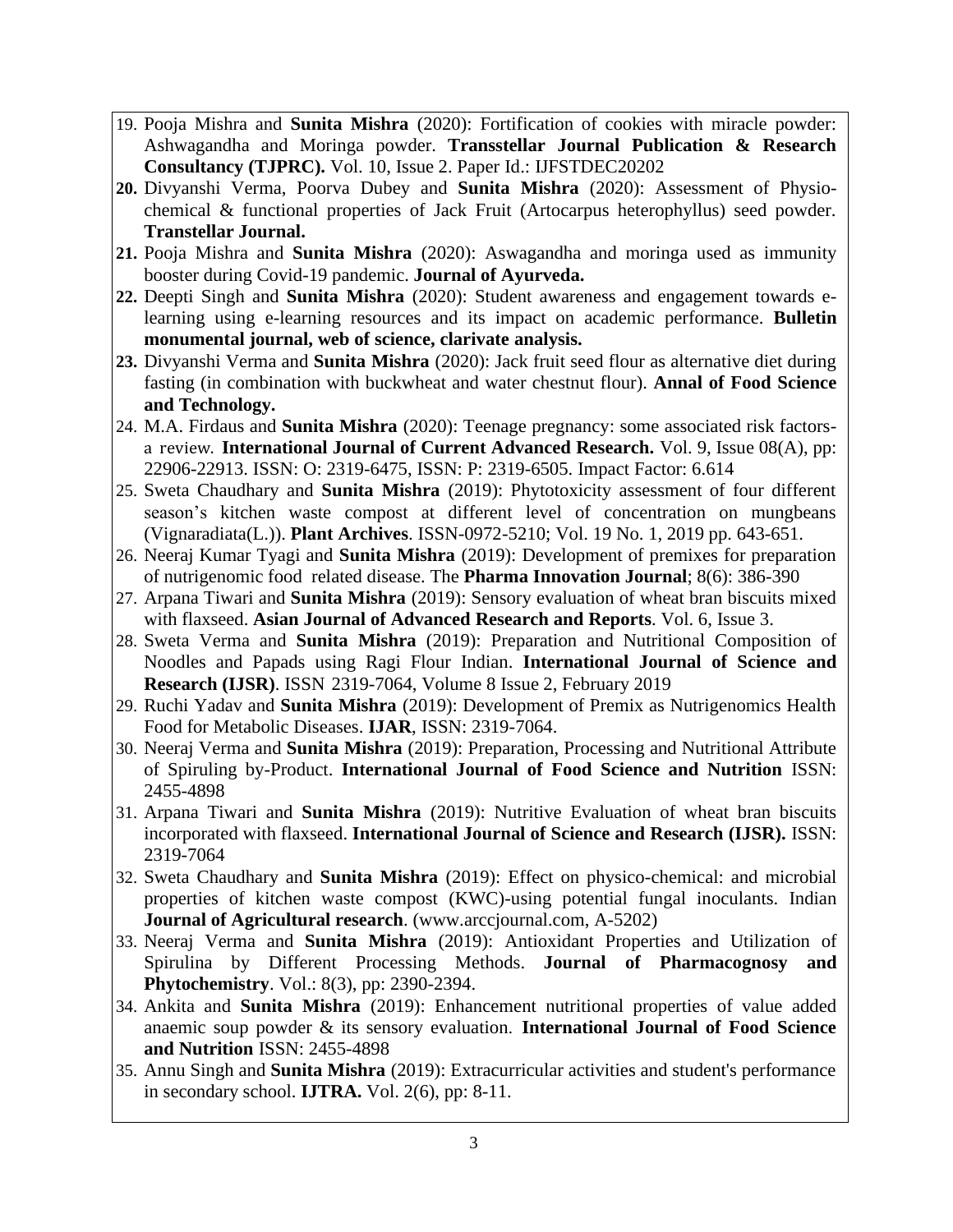- 36. Swati Raiand and **Sunita Mishra** (2018): Nutraceuticals and functional foods: an approach to improve the human health. **International Journal of Current Research** Vol.: 08(09).
- 37. Shilpa Singh and **Sunita Mishra** (2018): Identify the Impact of ICTs in Secondary School Education Students in Government and Private Schools. Date: May 2018. ISSN NO. 2456- 6470 vol:2, Issue:4, Pages: 489-491
- 38. Ajith John and **Sunita Mishra** (2018): A Study on bread mould spoilage by using lactic acid bacteria and yeast with antifungal properties. **Edelweiss Applied Science and Technology.** Vol. 2, Issue: 1, Pages : 26-29, ISSN: 2455-4898, Impact Factor: RJIF 5.14
- 39. Poorva Dubey and **Sunita Mishra** (2018): Antibiotic effect of Okra Seeds: In Streptozotocin-induced Diabetic Rats. **Journal of Medicinal Plants: Diabetes**. Volume: 03, Page: 04. Date: 2018.
- 40. Pratiksha Gautam and **Sunita Mishra** (2018): Dietary Benefits of Incredible plant moringaoleifera leaves. **International Journal of Science and Research (IJSR).** Vol. 7, Issue: 10. ISSN: 2319-7064.
- 41. Neelam Mall and **Sunita Mishra** (2018): Traditional and Modern Method of Processed Foods and its Application. **International Journal of Science and Research (IJSR).** Vol. 7 Issue 10. ISSN: 2319-7064
- 42. Deeksha Keshwani and **Sunita Mishra** (2018): Utilization of mango and its by-products by different processing methods. **Asian Journal of Science and Technology**. Vol. 09, Issue, 10, pp.8896-8901. ISSN: 0976-3376
- 43. P Dubey and **Mishra S** (2018): Effect of okra seed in treatment of [hypoglycemia:](https://scholar.google.co.in/scholar?oi=bibs&cluster=6449366331220313166&btnI=1&hl=en) A [research framework using STZ induced rat.](https://scholar.google.co.in/scholar?oi=bibs&cluster=6449366331220313166&btnI=1&hl=en) **Journal of Medicinal Plants**. Vol. 6, Issue 3, Pages: 85-88.
- 44. Sonam Gupta and **Sunita Mishra** (2018): Utilization of cassava flour based nutrient energy bars & its organoleptic properties evaluation. **International Journal of Current Research.** Vol. 10, Issue, 12, pp.75885-75887. ISSN: 0975-833X
- 45. Pratiksha Gautam and **Sunita Mishra** (2018): Alleviating malnutrition among rural children by using Moringa leaves. **International Journal of Current Research in Life Science.** Vol. 7, Issue: 10. pp. 2853-2855
- 46. Deeksha Keshwani and **Sunita Mishra** (2018): Preparation, Processing and Nutritional Attribute of Mango By-Products. **International Journal of Science and Research (IJSR).** ISSN: 2319-7064. Vol. 7 Issue 10. Impact Factor: 7.296
- 47. S Singh and **Mishra S** (2018): Identify the Impact of ICTs in Secondary School Education Students in Government and Private Schools. **International Journal of Trend in Scientific Research And Development.** Vol. 2, Issue: 4, Pages: 489-491, ISSN NO. 2456-6470
- 48. Sonam Gupta and **Sunita Mishra** (2018): Nutrient Energy Bars Mainly Formulated for Athletes. **International Journal of Science and Research (IJSR).** Vol. 7, Issue 10. ISSN: 2319-7064. Impact Factor: 7.296
- 49. Akanksha Singh and **Sunita Mishra** (2017): Study about the nutritional and medicinal properties of apple cider vinegar. **International Journal of Food Science and Nutrition.** ISSN: 2455-4898.
- 50. Garima Sharma and **Sunita Mishra** (2017): Product development from tender green coconut and its Organoleptic testing and sensory evaluation. **International Journal of Advance Research, Ideas and Innovations in Technology**. ISSN: 2454-132X.
- 51. Ruchi Yadav and **Sunita Mishra** (2017): A study on development of products using nutrigenomics Premix powder and its sensory evaluation. **International Journal of Food Science and Technology (IJFST)**. Paper ID: IJFSTOCT20173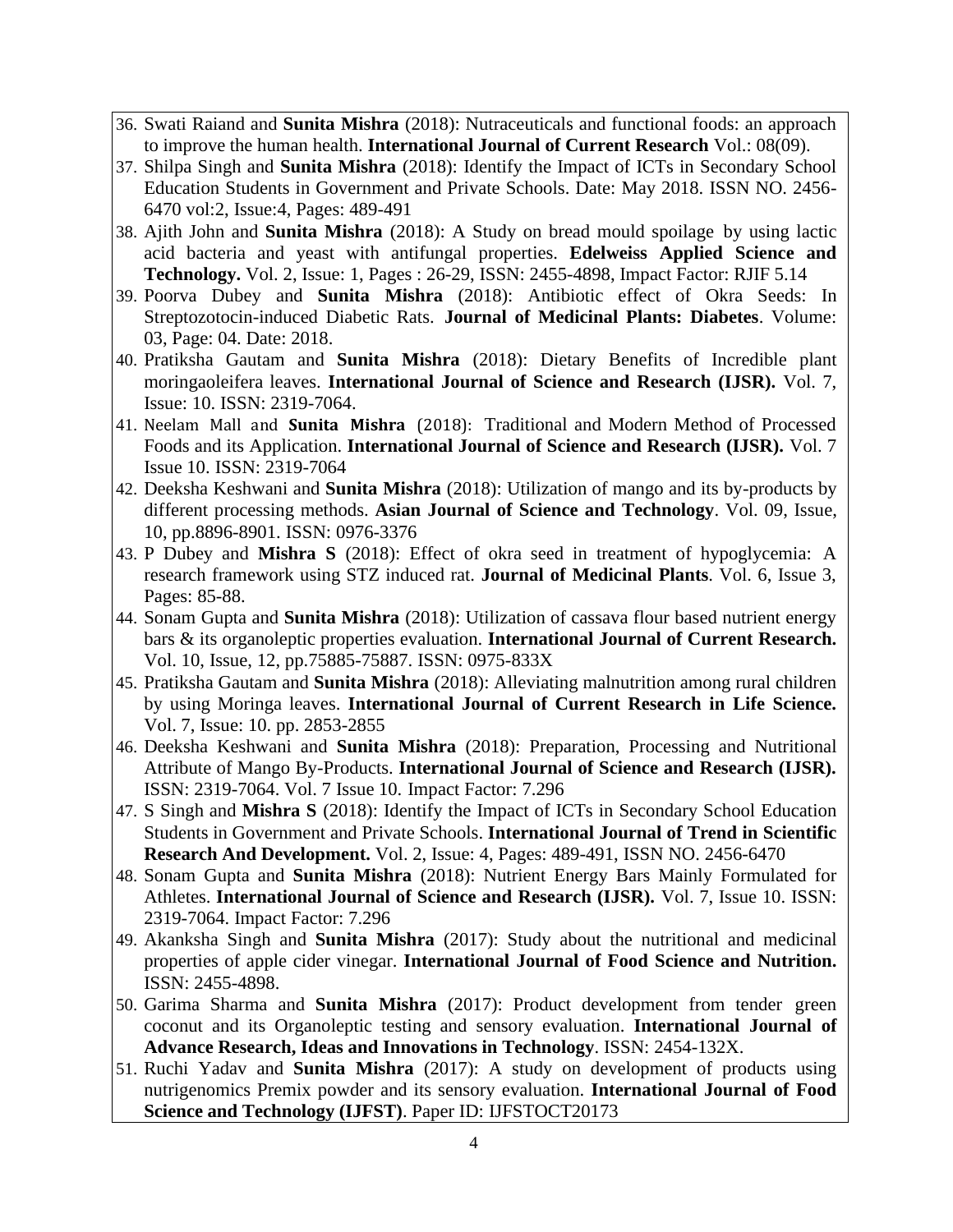- 52. Tinky Chauhan and **Sunita Mishra** (2017): Inherited factor related to childhood obesity and its prevention. **International Journal of Research in Applied Natural and Social Sciences** (IMPACT:IJRANSS) ISSN(P): 2347-4580;ISSN(E):2321-8851
- 53. Poorva Dubey and **Mishra S** (2017): Effect of okra seed in reduction of cholesterol. **Journal of Entomology and Zoology Studies** E-ISSN: 2320-7078; P-ISSN: 2349-6800.
- 54. Jyoti Yadav and **Sunita Mishra**(2017): Effect of carica papaya leaf extract on platelet count in dengue patient. **International Journal of Recent Scientific Research**. ISSN:0976-3031
- 55. Moni Chaudhary and **Sunita Mishra** (2017): Types of cocktail and mocktails, sensory evaluation, and its packaging. **Asian Journal of Science and Technology.** ISSN:0976-3376
- 56. Chanchal Rana and **Mishra S** (2017): A review on applications of multimedia e-education system for smart education. **Advance research journal of social science.** ISSN-2231-6418
- 57. Monika Patel and **Sunita Mishra** (2017): Processing & preservation of mackerel by different antimicrobial Coating and physico-chemical attributes of preserved mackerel **Asian Journal of Science and Technology** ISSN:0976-3376
- 58. Nigam Mukta and **Sunita Mishra** (2017): Different types of super food product its sensory evaluation storage packaging. **International Journal of Advance Research, Ideas and Innovations in Technology.** ISSN:2454-132X
- 59. Ruchi Yadav and **Sunita Mishra** (2017): A study on development of Nutrigenomics premix powder. **International Journal of Science and Research.** ISSN(Online):2319-7064
- 60. Moni Chaudhary and **Sunita Mishra** (2017): Physico-Chemical Properties of Different Juices. **International Journal of Science and Research (IJSR)** IISN(Online): 2319-7064
- 61. Shradha Trivedi and **Sunita Mishra** (2017): Alleviating malnutrition among rural children. **International Journal of Science and Research (IJSR)**. ISSN (Online):2319-7064
- 62. Neelam Mall and **Sunita Mishra** (2017): Effects of food additives and preservatives and shelf life of the processed foods. **Asian Journal of Science and Technology.** Vol. 09, Issue, 10. ISSN: 0976-3376
- 63. Tinky Chauhan and **Sunita Mishra** (2017): Retrospective study on childhood obesity prevalence and its prevention. **Asian Journal of Science and Technology** ISSN:0976-3376
- 64. Chanchal Rana and **Sunita Mishra** (2017): A review on applications of multimedia eeducation system for smart education. **International Journal of Home Science.** Vol. 3(2), pp: 495-497.
- 65. Monika Patel and **Sunita Mishra** (2017): Organoleptic properties and shelf life of preserved mackerel By different antimicrobial coating **International Journal of Food Science and Technology (IJFST)** Paper ID: IJFSTAUG20173
- 66. Poorva Dubey and **Mishra S** (2017): A review on: diabetes and okra (abelmoschus Esculentus).**Journal of Medicinal Plants Studies.** ISSN(E):2320-3862 ISSN(P):2394-0530
- 67. Shradha Trivedi and **Sunita Mishra** (2017): HEALTH OF MALNOURISHED CHILDREN. **Asian Journal of Science and Technology**. ISSN:0976-3376
- 68. Chandra S and **Mishra S** (2016): Detection of heavy metals and elements via SEM technique in green leafy vegetables. **International journal of food Science and Nutrition.** Vol 1 (5):54-58. Impact Factor: 5.14
- 69. Mishra S and **Mishra S** (2016): Sensory Analysis of Value-Added Product By Using Pearl Millet, Quinoa and Prepare Ready-To-Use Upma Mixes. **International Journal of Current Research** Vol 8 (8) : 35616-35619 Impact Factor: 6.2
- 70. Chandra S and **Mishra S** (2016): Health Risk Assessment of Heavy Metals (Pb, As.) for Humans via Consumption of Green Vegetables. **International Journal of Current Research**. Vol. 8(8):35598-35601. Impact Factor: 6.2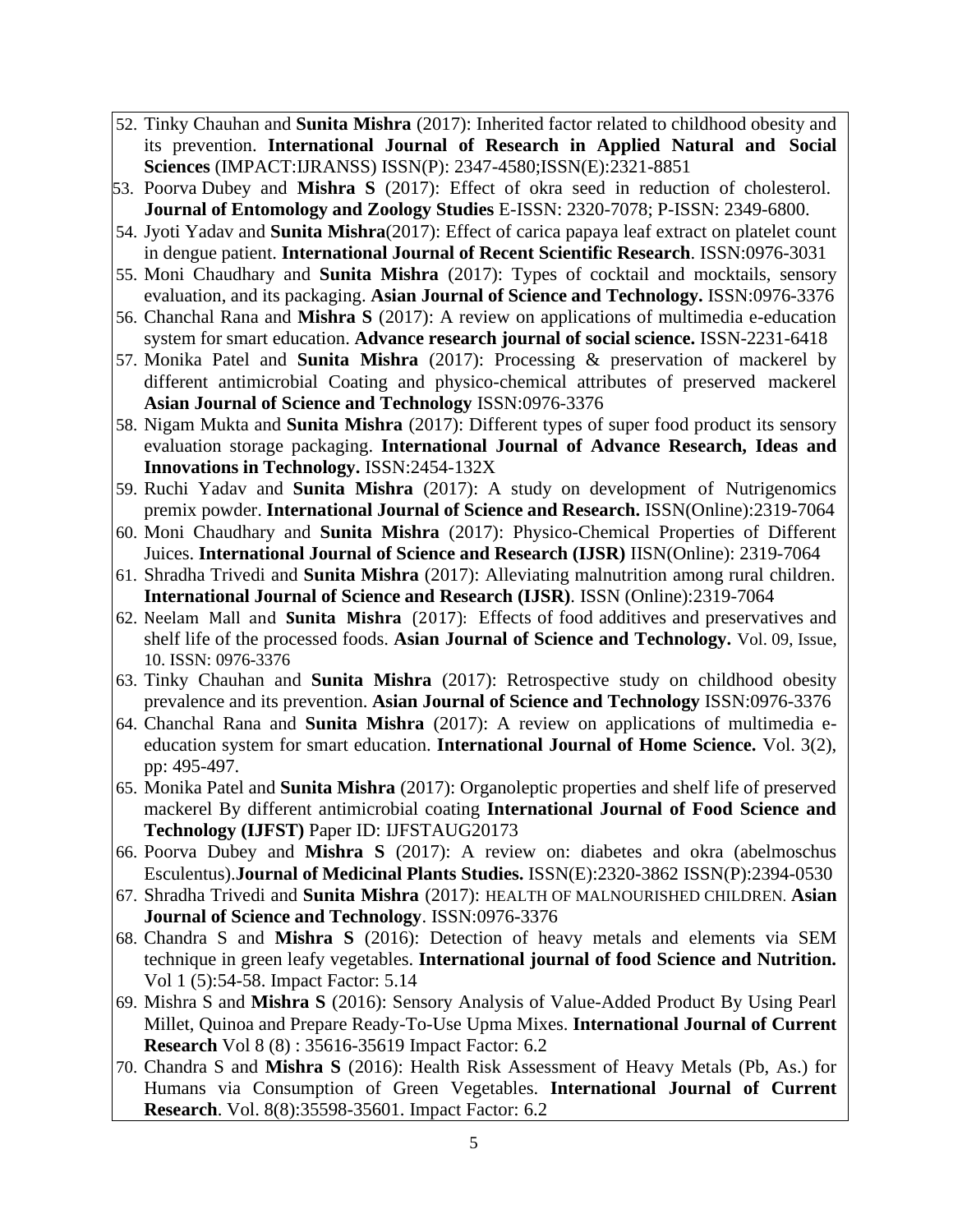- 71. Yadav T and **Mishra S** (2016): Organoleptic evaluation of value added gluten free biscuits. **International journal of Food Science & Nutrition**. Vol 1(5):37-40. Impact Factor: 5.14
- 72. **Mishra, S.** et al. (2016): Health Risk Assessment of Heavy Metals (Pb, As.) for Humans via Consumption of Green Vegetables. **International Journal of Current Research.** 6.2
- 73. Singh D and **Mishra S** (2016): Enforcement of SarvaShikshaAbhiyan L A lead to uphold the supremacy of education. **International Journal of Current Research.** Vol. 8(9): 38257-38260. ISSN:0975-833X
- 74. Rai S and **Mishra S** (2016): Neutraceuticals and functional foods: An approach to improve the Human Health. **International Journal of Current Research**. Vol. 8(09): 38429-38436. ISSN: 0975-833X
- 75. Rathaur A and **Mishra S** (2016): Study on institutionalized and non-institutionalized elderly people. **International Journal of Home Science.** Vol. 2(3):77-79.
- 76. Mishra S and **Mishra S** (2016): Nutritional Analysis of Value-Added Product by Using Pearl Millet, Quinao And Prepare Ready-To-Use Upma Mixes. **International journal of food Science and Nutrition.** Vol. 1(5):41-43.
- 77. Srivastava N and **Mishra S** (2016): A study of life satisfaction among old age people of Lucknow (UP).**International Journal of Current Research**. Vol. 8(6). ISSN:0975-833X
- 78. Rathaur A and **Mishra S** (2016): Psychological and emotional well being in noninstitutional zed population. **International Journal of Humanities and Social Science Research.** Vol. 10(16): 49-54. Impact Factor : 5.22
- 79. Singh S and **Mishra S** (2016): Nutritional analysis of value added product of banana chips enriched with sugar powder, mint and tomato powder. **International Journal of Current Research.** Vol. 8(8):35620-35623. ISSN: 0975-833X
- 80. **Mishra, S.** et al (2016): Nutritional Analysis of Value Added Soup for the Cardiovascular Patient. **International Journal of Current Research** 6.2
- 81. Katheria N and **Mishra S** (2016): Comparative study on normal brown bread enriched with (barley and falx seed) brown bread for aged person. **International Journal of Current Research.** Vol. 8(8): 35607-35612. ISSN: 0975-833X
- 82. Yadav T and **Mishra S** (2016): Nutritional Analysis of Value Added Gluten Free Biscuits by using Soybean, Rice and Corn flour. **International Journal of Current Research.** Vol 8(7):50. Impact factor: 6.2
- 83. Srivastava N and **Mishra S** (2016): Influence of types of Living on life satisfaction among elderly of Lucknow city. **International Journal of Home Science.** Vol. 2(2), pp: 277-279. Impact Factor-5.3
- 84. Tyagi N K and **Mishra S** (2016): Dual Burden of Malnutrition. **International Journal of Current Research.** Vol. 8(8):37388-37393. ISSN:0975-833X
- 85. Singh S and **Mishra S** (2016): A study an interactive elementary education (3-6) with multimedia. **International Journal of Home Science.** Vol.: 2(1), pp: 214-215.
- 86. Singh S and **Mishra S** (2016): Positive Influence of the multimedia in primary education **International Journal of Indian Psychology.** Vol. 3(2):179-183 ISSN:2349-3429, I.F.: 6.3
- 87. **Mishra, S.** et al. (2016): Potential of Flaxseed in the reduction of LDL in hyper cholesterolemic rats (25859-25862). **International Journal of Science and Research** ISSN:2395-04633.508
- 88. **Mishra, S.** et al. (2016): Common eating difficulties of mentally challenged children with their associated problem. **International Journal for Social Studies**. pp 19-24. ISSN: 2324- 80416.3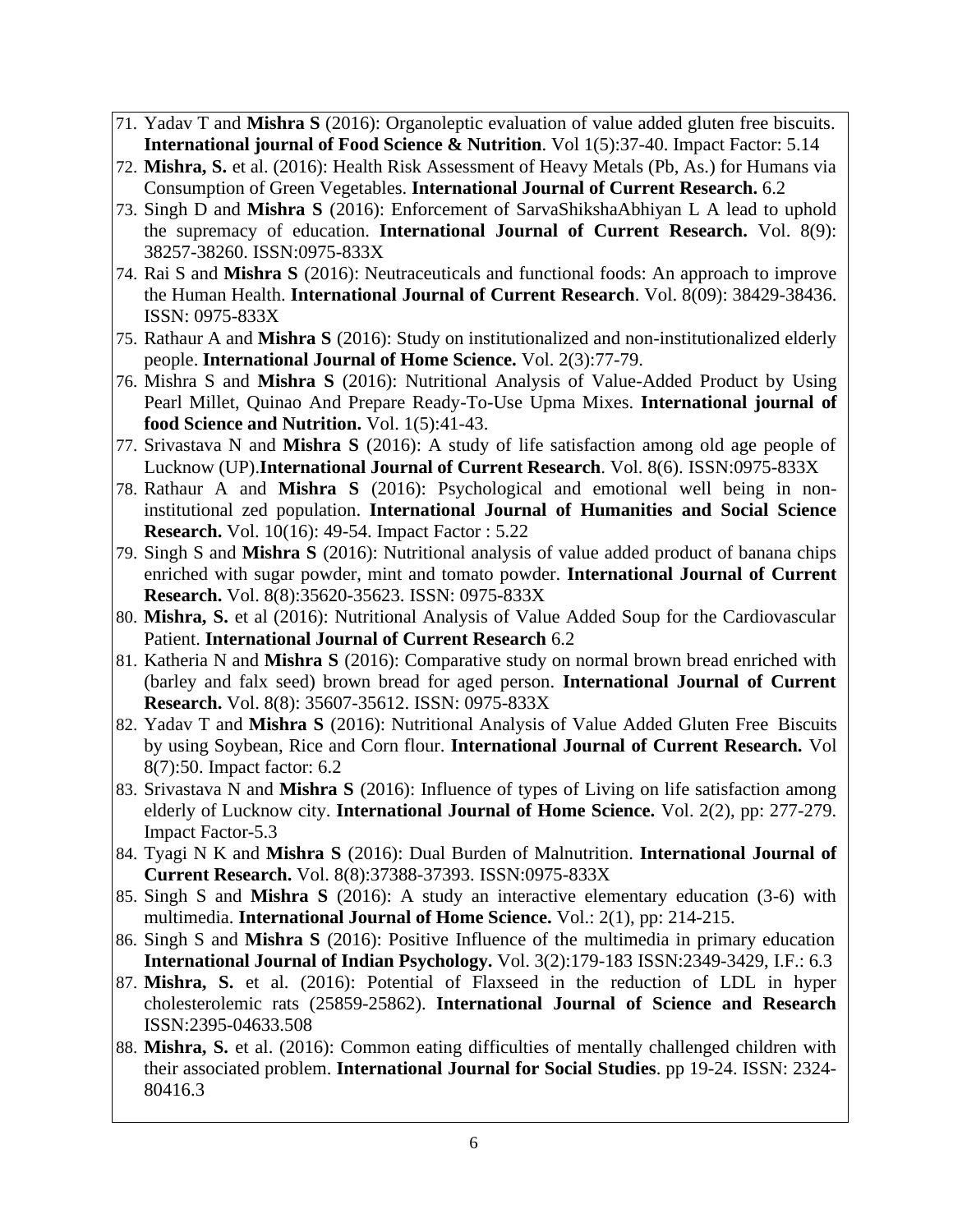- 89. **Mishra, S.** et al. (2016): To study the physicochemical properties of bael and aloe Vera blended beverages. **International Journal of Science and Research**. pp 1-7. ISSN:2319- 70646.391
- 90. **Mishra, S.** et al. (2016): Gender Inequality in Education among Adolescents. **International Journal of Science and Research** ISSN: 2324-60423.541.
- 91. Verma Pooja and **Mishra S** (2016): Potential of Flaxseed in the reduction of LDL in hyper cholesterolemicrats. **International Journal of Preventive & Social Medicine**. (25859- 25862)

### **National**

### **(Total – )**

- *1.* Roli Agrawal, **Sunita Mishra**, V.K. Dixit & Sweta Rai (2011): Non-Alcoholic fatty liver disease and metabolic syndrome. **Indian Journal of Preventive and Social Medicine***, 42(3): 263-266. ISSN: 0301-1216.*
- 2. Sarojini Padhan, **Sunita Mishra** and S.C. Mohapatra (2011): Food practices among the Adivasi women of selected districts of Western Orissa. **Indian Journal of Preventive and Social Medicine**, 42(3): 226-230. ISSN: 0301-1216.
- 3. Sarojini Padhan and **Sunita Mishra** (2011): A study on perception, habits and knowledge systems about traditional food relating to health and nutrition among Adi women living in diverse socio-economic systems of Kalahandi district, Orissa**. Asian Journal of Food Science**, 2 (1): 8-11. ISSN: 0976-1276.
- 4. Sarojini Padhan and **Sunita Mishra** (2011): Wild edible plants: A major source of food security of Adivasi women of Nabarangpur district, Odisha. **SodhPrerak, An International referred journal**. 1 (4):194-199. ISSN 2231-413X.
- 5. Sarojini Padhan and **Sunita Mishra** (2011): Social life and food habits pattern among Adivasi women of Kalahandi district, Orissa. **Advance Research Journal of Social Science**, 2(2):147-150. ISSN: 0976-5611.
- 6. Sarojini Padhan and **Sunita Mishra** (2011): Indigenous knowledge and food practices among the Adivasi women of Western Orissa. **Indian Journal of Preventive and Social Medicine**,(communicated)
- 7. Onam Dayal and **Sunita Mishra (**2011): Influence of age, gender and family type on personality development of school going children of middle class families. **SodhPrerak, An International referred journal**. 1 (4):147-151. ISSN 2231-413X.
- 8. Laxmi Singh and **Sunita Mishra (2010):** Effect of Neem, methi and curry leaves on diabetic patients (type-II). **Asian Journal of Home Science**. Vol. 4(2), pp: 309-312. ISSN-0973-4732.
- 9. Sweta Rai and **SunitaMishra** (2010): Effect of dietary counseling on nutrient intake and performance status of breast cancer patients. **Asian Journal of Home Science** June, 2010, Vol.5, No. I, pp: 84-89, ISSN-0973-4732.
- 10. Priyanka and **Sunita Mishra** (2010): Life satisfaction of Elderly people in urban and semiurban region of Lucknow (U.P). **An International Research Journal lab to Land**. Vol. 2(7).
- 11. Vartika Singh, S.P. Singh & **Sunita Mishra** (2010): Socio-demographic determinants of overweight and obesity in an urban community of Varanasi city. **IJPSM** Vol. 40, No.3&4, pp 194-198.
- 12. **Sunita Mishra et.al** (2010): Impact of paternal attitudes towards children's wellbeing. **Asian J. of home Science.** (December, 2010), Vol. 5(2), pp: 328-331.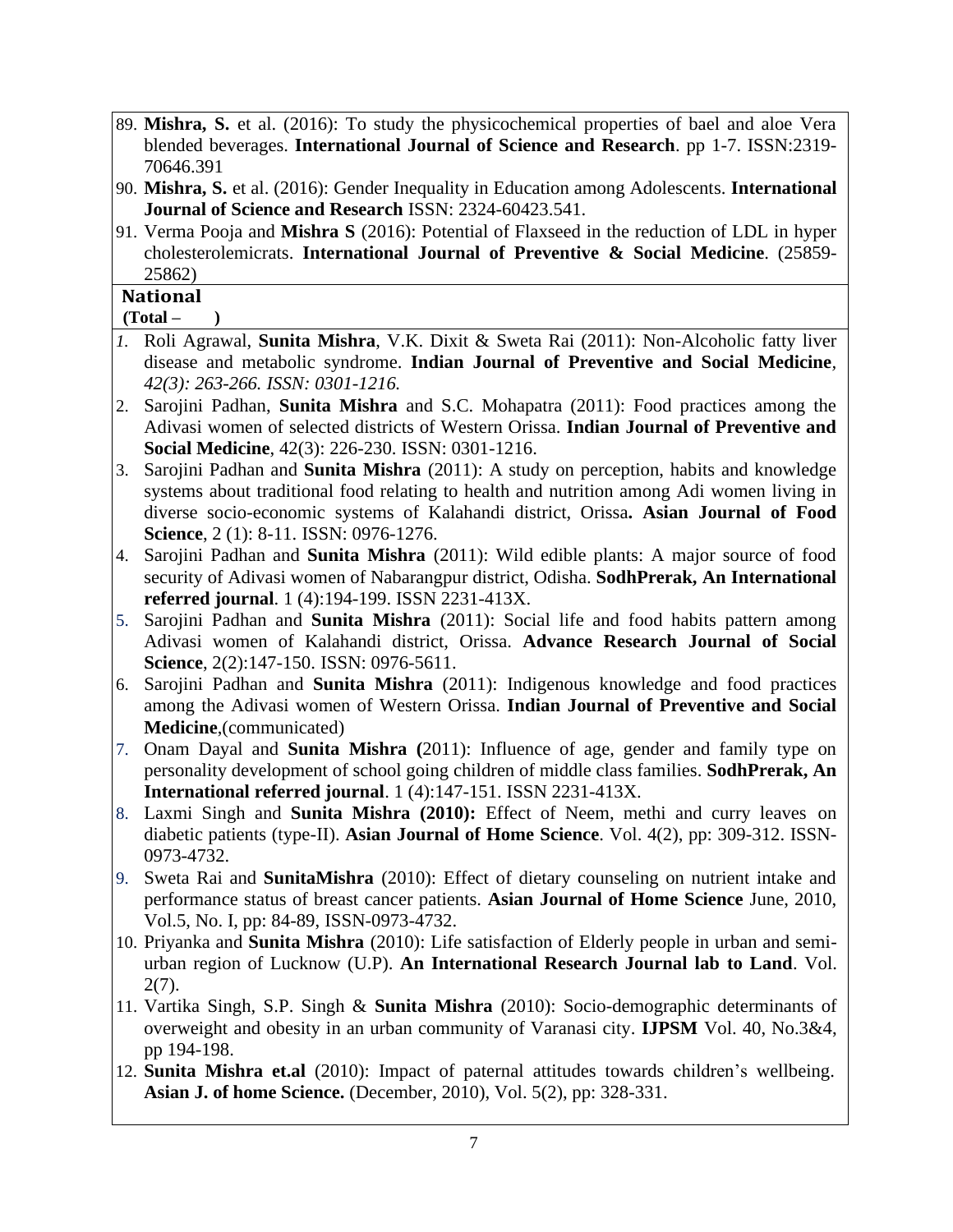- 13. Amita Rao and **Sunita Mishra** (2010): An Assessment of the Nutritional Profile of Milk in different seasons and locations in Varanasi through modern laboratory techniques. **Indian J., Prev. Soc. Med** Vol-41, No. 3 & 4, 2010, P-237-239 (July-December, 2010)
- 14. Sarojini Padhan and **Sunita Mishra** (2010): Dietary practices and consumption of common food items among the indigenous Adivasi women. A comparative study of Koraput and Navarangpur district, Orissa. **An International Research Journal Lab to Land**, 2(7):287- 292. ISSN No. 0975-282X.
- 15. **Sunita Mishra (2010):** Dietary Practices and knowledge system about health care, hygiene, morbidity pattern and superstitions of tribal children, A case study of Koraput, Orissa. **HSAI Journal**, Jan 2010
- 16. Priyanka and **Sunita Mishra** (2010): Gender differences in life satisfaction of elderly people: **Adv. Res.J.Soc.Sci.** 1(2) December, 2010: 176-179-ISSN-0973-4732.
- 17. **Sunita Mishra** and S.N. Sabat (2010): Role of Women in the Management of Police Organization: a paradigm shift. **International Journal of Learning and change**, Vol.-4, No.-4, PP(365-377)
- 18. Agrawal R, **Mishra S.** & Dixit V.K. (2009): Association of non-alcoholic fatty liver disorder with obesity. **Indian Journal of Preventive and Social Medicine.** Vol. 40, No 3&4, pp, 126-129 [ISSN 0301-1216], 2009
- 19. **Sunita Mishra** (2007): Safety Aspects of street foods. **IJPSM**, Vol. 38 (1&2), Jan-June, 2007, pp-32-35.
- 20. **Sunita Mishra** (2007): Nutritional Anthropometry and Pre School child feeding Practices in working mothers of Central Orissa. **Studies of Home & Community Science** 1(2):139
- 21. **Sunita Mishra** (2006): Development of Specific Interventions which can be delivered for effective home based care and treatment of children suffering from severe under nutrition: A strategy for Uttar Pradesh. **Indian Journal of Community Psychology**, Vol. 1, Issue 1
- 22. **Sunita Mishra** (2006): Food Safety Issues in irradiation of Foods. **Indian Journal of Radiation Research**, Vol-3, No.4, Nov-06, pp-255-256.
- 23. **Sunita Mishra** (2005): Assessment of malnutrition and remedial measures to improve the quality of life of children of Central Orissa in March, 2006. **Indian Journal of Preventive and Social Medicine**, Vol-37, No. 1 & 2, Jan-June, 2005, pp-25-31.
- 24. **Sunita Mishra** (2005): Specific interventions for effective home base under-5 care. **IJPSM**, Vol. 36, No. 3&4, July-Dec-2005, pp-147-152.
- 25. **Sunita Mishra** (2005): Women's Empowerment: A must for human rights of women (in Hindi), **Journal of NHRC**, India, Vol. II.

# **Book Chapters**

Adam Lindgreen and Martin K Hindley **(2009), The New Cultures of Food: Marketing Opportunities from Ethnic Religious and Cultural Diversity, Routledge Taylors & Francis Group London- Gower Publishing, Surrey, England.**

Deepshika and Sunita Mishra **(2020),** Impact of Fatty Acids on Dyslexia and Dyspraxia, **Environment And Society**, Government P.G. College Saidabad, Prayagraj (U.P.), ISBN: 978- 81-931262-3-3, pp: 153-156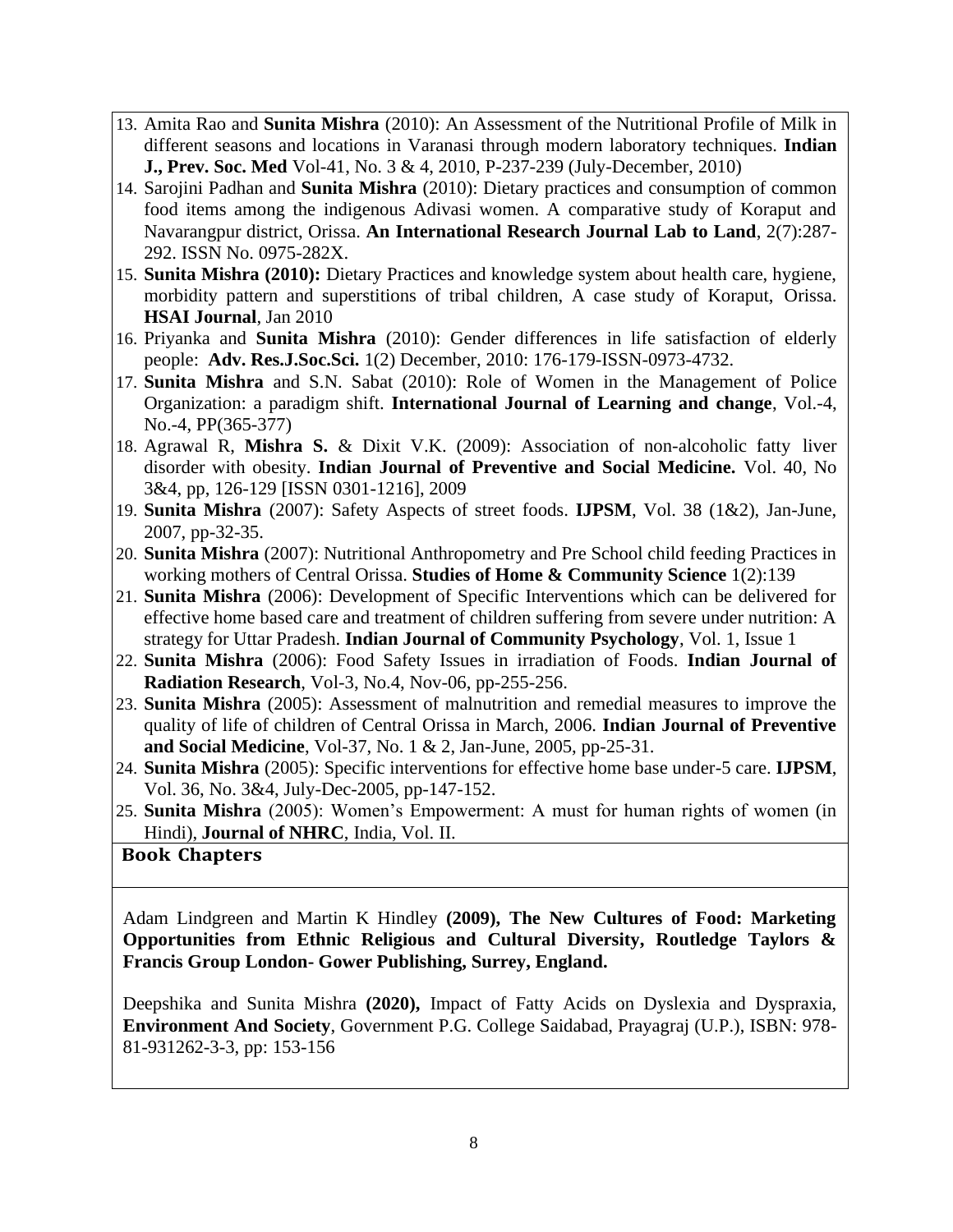### **Authored Books**

(2017) **To assess visually handicapped Children gender across Lucknow City**, LAP LAMBERT Academic Publishing, Germany.

(2017) **A study on knowledge about Govt. schemes for elderly people**, LAP LAMBERT Academic Publishing, Germany. ISBN- No. -13:978-3659962448

(2015) **Dietetics & Nutrition.** Selective & Scientific Books, New Delhi. ISBN No. 978-81-89128-60-9

(2013) **UGC NET Study Manual, Home Science**, Selective & Scientific Books, New Delhi, ISBN:978-81-89128-39-5

(2014) **Practical Manual on Human Physiology**, Selective & Scientific Books, New Delhi, ISBN: 978-81-89128-37-1

(2009) **vkgkj ,oa iks"k.k foKku**, University Publication, Ansari Road, Daryaganj, New Delhi

(2011) **Nutritional Trends in Family and Community Studies**, Shree Publication, New Delhi, ISBN: 978-81-8329-386-0

(2011) **Contemporary Approach in Family and Community Studies**, Shree Publication, New Delhi, ISBN: 978-81-8329-387-7

(2011) **Functional English Grammar**, Selective & Scientific Books, New Delhi, ISBN: 978-81- 89128-59-3

(2008) **Home Science (x`g foKku)**, University Publication, Ansari Road, Daryaganj, New Delhi, ISBN: 81-7555-158-5

(2008) **Extension Education (izlkj foKku)**, University Publication, Ansari Road, Daryaganj, New Delhi, ISBN: 81-7555-180-1

(2008) **Textile Science (oL= foKku)**, University Publication, Ansari Road, Daryaganj, New Delhi, ISBN: 81-7555-154-2

(2007) **Community Health (lkeqnkf;d LokLF;)**, University Publication, Ansari Road, Daryaganj, New Delhi, ISBN: 81-7555-157-7

(2007) **Home Management (x`gizcU/k)**, University Publication, Ansari Road, Daryaganj, New Delhi, ISBN: 81-7555-156-9

(2007) **Physiology and Health Science('kjhj jpuk ,oa LokLF; foKku)**, University Publication, Ansari Road, Daryaganj, New Delhi, ISBN:81-7555-155-0

(2006) **Home Management and Interior Decoration**, India Books, Sapna Ashok Publication Varanasi, ISBN: 81-903703-9-1

(2005)**xzkeh.k efgykvksa ds fy;s cǔpksa ds LokLF; lEcU/kh ijke'kZ iqfLrdk**, BharatiyaVidyaSansthan, Jagatganj, Varanasi

(2004) **Vyanjan : A text book of Nutrition**, Selective and Scientific Books, Raisina Road, Delhi, ISBN:81-89128-01-9

(2004) **Protective Nutrition (lqj{kkRed iks"k.k)**, Ratna off set and printers, Kamacha, Varanasi

(2003) **Feeding practices and Anthropometric measurements of pre-school children**, BharatiyaVidyaSansthan, Varanasi, U.P.

### **Edited Books**

**(2011)** *Nutritional Trends in Family and Community Studies*, Shree Publication, New Delhi, ISBN: 978-81-8329-386-0

**(2011)** *Contemporary Approach in Family and Community Studies*, Shree Publication, New Delhi, ISBN: 978-81-8329-387-7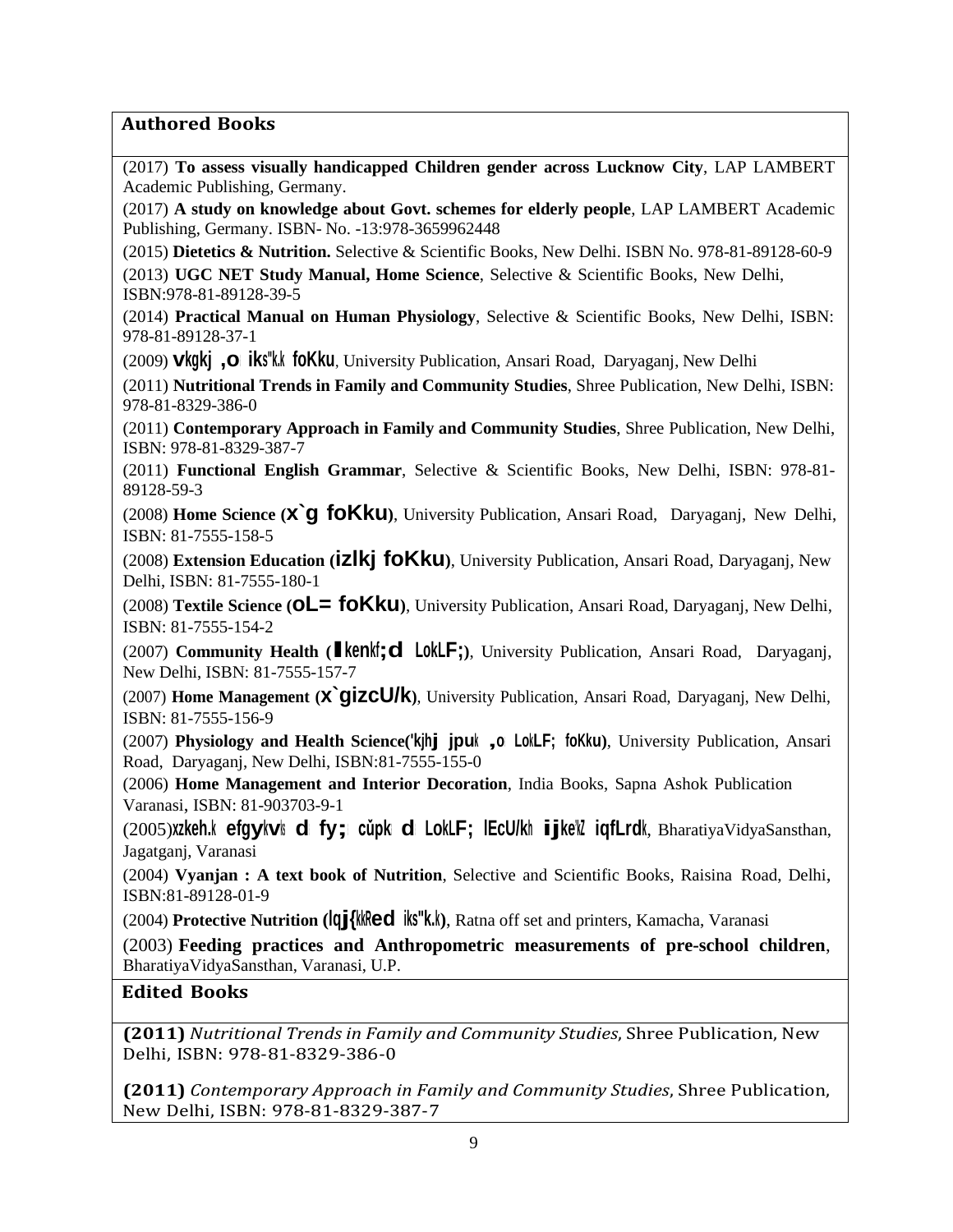#### **Patents**

|                  | Inventors | Title and Award/Application no. |
|------------------|-----------|---------------------------------|
| Awarded          | NIL       |                                 |
| <b>Published</b> | NIL.      |                                 |
| <b>Filed</b>     | NIL       |                                 |

#### **Research Supervision**

|                      | Completed                               | Ongoing       |
|----------------------|-----------------------------------------|---------------|
| <b>PG/M.Phil</b>     | Post Graduation $-131$<br>$M.Phil. -04$ | $16(2020-21)$ |
| Ph.D                 |                                         |               |
| <b>Post-Doctoral</b> | <b>NIL</b>                              |               |

#### **Honors, Recognition and Awards**

- Awarded **Edward via Research Recognition Award** on 5th annual Day by Virginia College of Osteopathic Medicines, Blacksburg, Virginia, USA on 3rd October, 2008. The award carried a citation and research grant of US \$500, the award was given away by the Nobel Laureate of Medicine (2007) Prof. Olivier Smithies.
- Awarded by Neal D. Barnard **Physicians Committee for Responsible Medicine Washington DC, U.S.A.** in 2015. [\(www.pcrm.org\)](http://www.pcrm.org/).
- **Life Time Achievement Award-2018** by Society for Recent Development in Agriculture in the 2nd Global Meet on Science and Technology for ensuring quality (International Seminar) life held at **Bali** (Indonesia) from 13<sup>th</sup> - 17<sup>th</sup> November, 2018.
- Awarded in **'Food Safety and Quality Control' award** by Regional Food Research and Analysis Centre (R-Frac) Lucknow in March 2016.
- Awarded in **'Visualization Of Issue and Prospects'** of Dr. Ambedkar for Women Empowerment in India March 2016 by BBAU, Lucknow.
- Awarded in **'Feminist Methodology in Social Science'** in March 2016.
- Awarded by **Rama Devi Women's University, Bhubaneswar** for **'Life time achievement in the field of Education'** in its Golden Jubilee Celebration 2015.
- Awarded in **'Food Processing And Presenting Technique'** by BBAU, Lucknow in Oct 2014.
- Awarded in **'Indian Sugarcane conference'** by Indian Institute of Sugarcane Research, Lucknow in Feb 2014.
- Awarded in Women's Day of the March by Kwaja Moindeen Chisti Urdu Arbi Parsi, University Awarded 'IISR Foundation' by Indian Institute of Sugarcane Research in Feb 2014.
- Awarded being 'Resource Person' by Kwaja Moindeen Chisti Urdu Arbi Parsi, University.
- Awarded in 'Women Empowerment Towards Gender Equality' by BBAU, Lucknow in March 2013.
- Awarded **'Griha Vigyan Visharad'** award by **Kashi Vidwat Parishad, Varanasi** in recognition of my contribution to the field of Home Science on 25thdecember, 2008.
- Awarded **'Shiksha-Ratna Samman'** by **Pratik Sansthan, Varanasi** for contribution to the field of Education in 2004.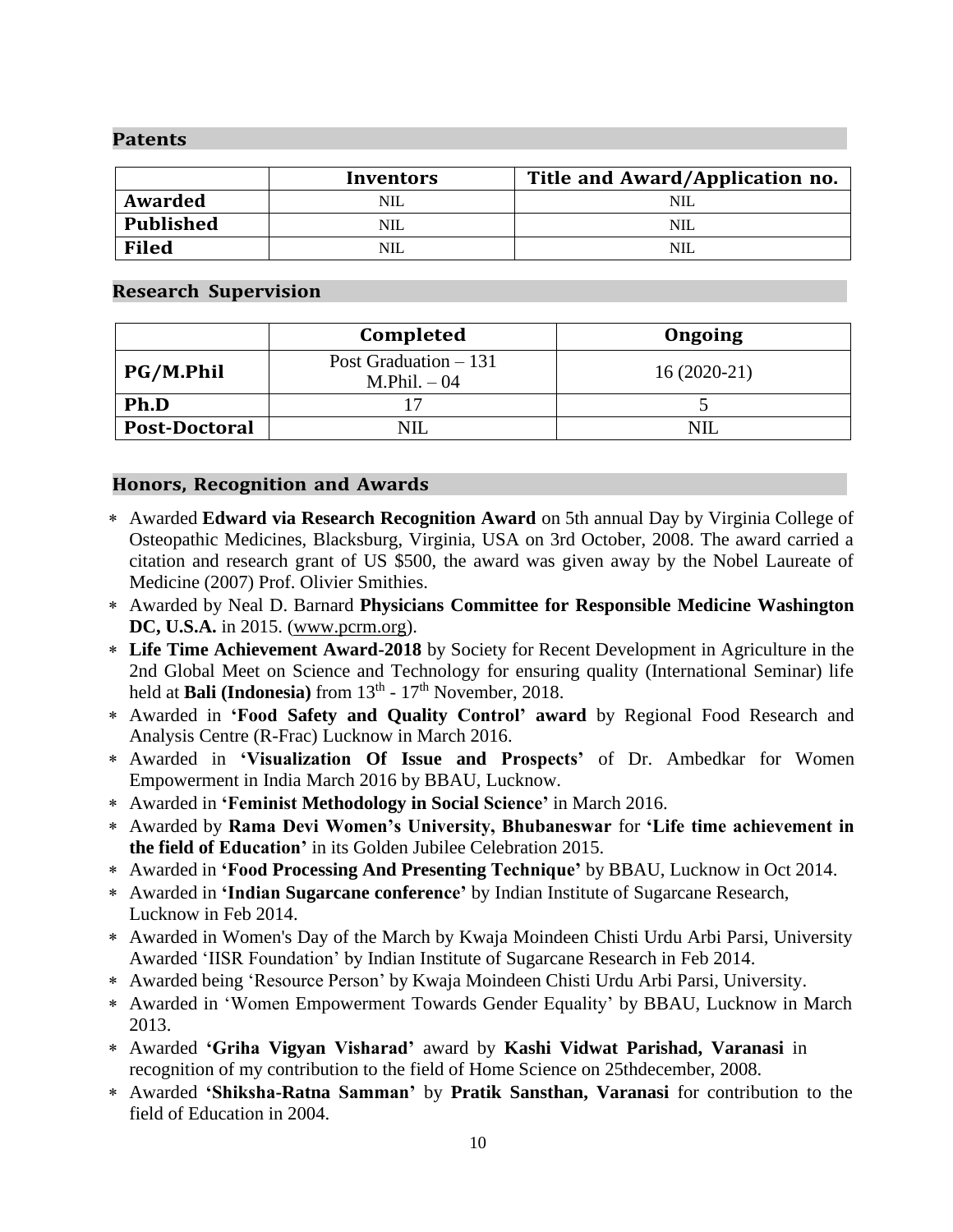- **Best paper award by Home Science Association of India, Kolkata Chapter**, January, 2010 for my research paper.
- **Best paper award by Home Science Association of India, Jabalpur Chapter** in Dec, 2007 for my research paper.
- Awarded **"Best Citizen of India"** by **IPH Foundation,** New Delhi 2008.
- UGC Career Research Award, 2005
- **Mid-Career Scientist Award** by **Home Science Association of India, Lucknow Chapter**, 2011 best research paper.
- **Gold Medal** for Annapurna Shukla & A.K. Vaish Oration Award, IRDACON, at King George Medical University, Lucknow (2012).
- 2nd U.P. Agricultural Science Congress Award by UPCAR, CSAUAT, UPRKUMP, UPAAS, 2014.
- 101st Indian Science Congress Award, University of Jammu.

| S.               |                                                         |                                                                                                                                                                                                            | <b>Duration</b> |                |                       |
|------------------|---------------------------------------------------------|------------------------------------------------------------------------------------------------------------------------------------------------------------------------------------------------------------|-----------------|----------------|-----------------------|
| N <sub>0</sub>   |                                                         | Post<br><b>Organization/University</b>                                                                                                                                                                     |                 | T <sub>0</sub> | <b>Experience</b>     |
| 1.               | Dean of<br>Faculty                                      | School for Home Sciences, Babasaheb<br>Bhimrao Ambedkar University (A Central<br>University), Lucknow                                                                                                      | 2008            | till date      | 11 years<br>09 months |
| $\overline{2}$ . | Member of<br>Executive<br>Council                       | Board of Management, Babasaheb Bhimrao<br>Ambedkar University (A Central<br>University), Lucknow                                                                                                           | 2013            | 2016           | 3 years               |
| 3.               | Member of<br>Academic<br>Council                        | Babasaheb Bhimrao Ambedkar University<br>(A Central University), Lucknow&<br>Banaras Hindu University, Varanasi                                                                                            | 2005            | till date      | 14 years<br>11 months |
| $\overline{4}$ . | Head of the<br>Department                               | Dept. of HD & FS, School for Home<br>Sciences, B.B.A.U. (A Central University),<br>Lucknow                                                                                                                 | 2008            | till date      | 11 years<br>09 months |
| 5 <sub>1</sub>   | Chairman,<br>Board of<br><b>Studies</b>                 | Dept. of HD & FS, School for Home<br>Sciences, B.B.A.U. (A Central University),<br>Lucknow                                                                                                                 | 2008            | till date      | 11 years<br>09 months |
| 6.               | Member, Board<br>of Studies                             | Member BOS in 9 universities of UP, DDU<br>Gorakhpur, VBS Purvanchal University,<br>Aligarh Muslim University, Siddarth<br>University, BHU, Allahabad, R.M.L Avadh<br>University, Faizabad, KGMU, Lucknow. | 2008            | till date      | 11 years<br>09 months |
| 7.               | Member of<br>Professional/<br>Academic<br><b>Bodies</b> | Vice President (North) of Home Science<br>Association of India, Member, European<br><b>Association of Agricultural Economists</b>                                                                          | 2011            | 2016           | 5 years               |
| 8.               | Senate Member                                           | Andhra University, Vishakhapatam (A.P.)                                                                                                                                                                    | 2014            | 2017           | 3 years               |
| 9.               | <b>LOCF</b>                                             | University Grants Commission, New Delhi                                                                                                                                                                    | 2018            | till date      | 2 years               |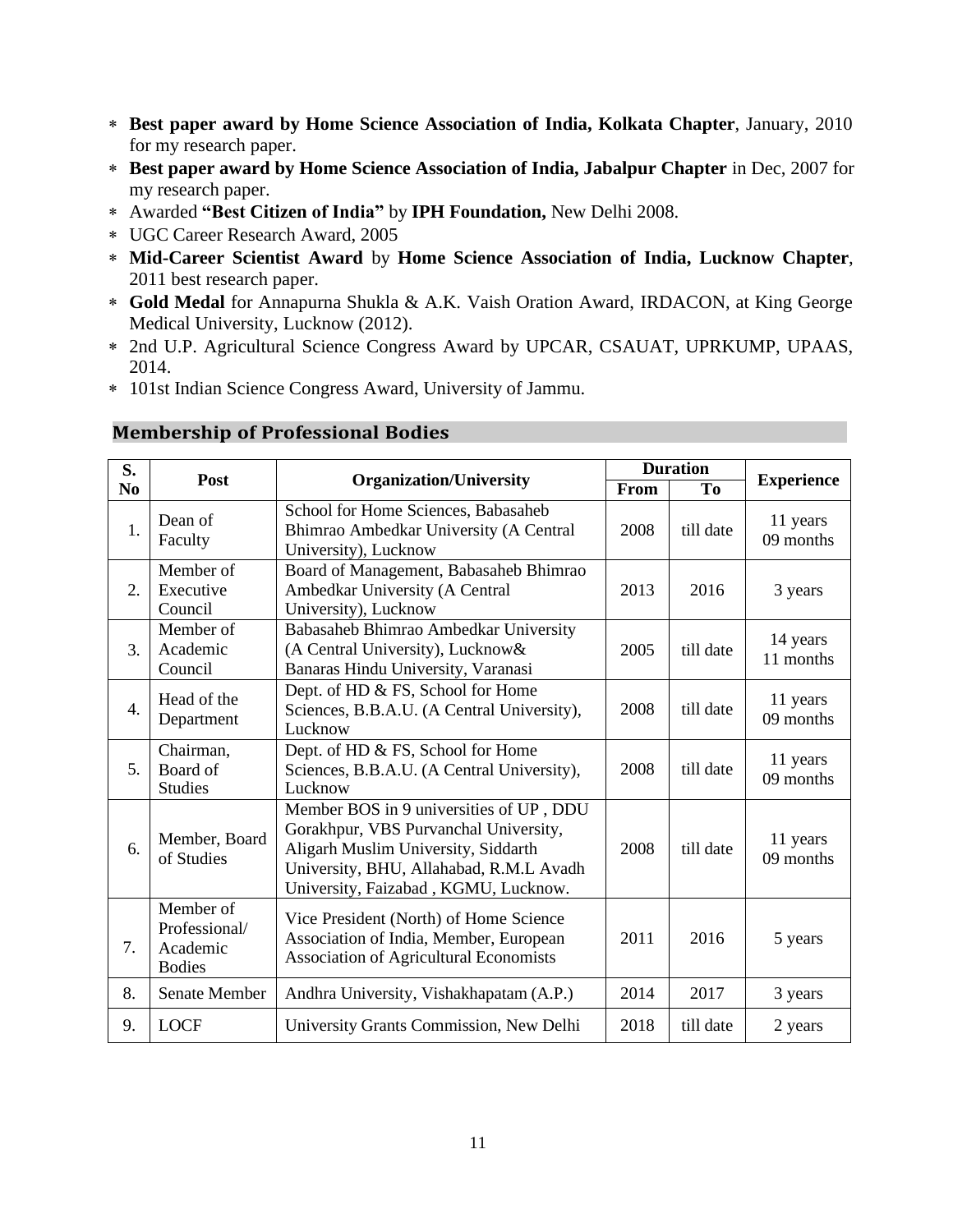#### **Seminar/Conference/Symposia/Workshops Organized**

- **2017** Two Days International Seminar Organized in BBAU between 15-16 July on Eco-Tourism.
- **2014** Two Days International Conference on **"Scientific & Technological Advancement: Social Issues & Health Concerns"** on 18th & 19th Feb, 2014.
- **2012** National Workshop on **"Crime against Women"** on 8th March, 2012.
- **2011** Three Day Biennial National Conference on **"Innovative Horizons & Emerging Challenges for Home Scientists"** of Home Science Association of India (HSAI) Lucknow Chapter on 4th to 6th November, 2011.
- **2010** One Day Symposium on **"Challenges before Today's Women"** on 8th March, 2010.
- **2010** One Day National Workshop on **"Family Satisfaction: Issues & Challenges Ahead"** on 18th Nov, 2010.
- **2009** One Day International Workshop on **"Is Oxygen Boon or Bane? Oxygen Toxicity & Free Radicals Injury"** on 18th March, 2009.
- **2009** National Conference on **"Traditional and Contemporary trends in family and community studies"** on 24-25th Nov, 2009.

#### **Countries Visited**

- **Visited United States of America** to participate in **LEAP (Leadership for Academicians Program) Sponsored by MHRD**, conducted by IIT Roorkee & Ross School of Business, **University of Michigan, U.S.A.**
- **Visited Indonesia** to participate as key note speaker in **2nd Global Meet on Science and Technology** for ensuring quality (International Seminar) life held at Bali 13-17 Nov, 2018.
- **University of Muscat** in June 2018, academic visit.
- **Chulalongkorn University, Bangkok** in Nov. 2017, academic visit.
- **Visited Washington D.C., U.S.A.,** to participate in the International Seminar of **Physicians Committee for Responsible Medicine** in July-Aug. 2015.
- **Visited United States of America** invited by **Virginia College of Osteopathic Medicines**, Blacksburg, Virginia, USA in 2008.
- **Wageningen University Netherland** in February, 2004, participated in International Seminar, as visiting faculty.
- **Prishtina University** in **Kosovo** in Aug. 2001 to Oct. 2001, as visited faculty.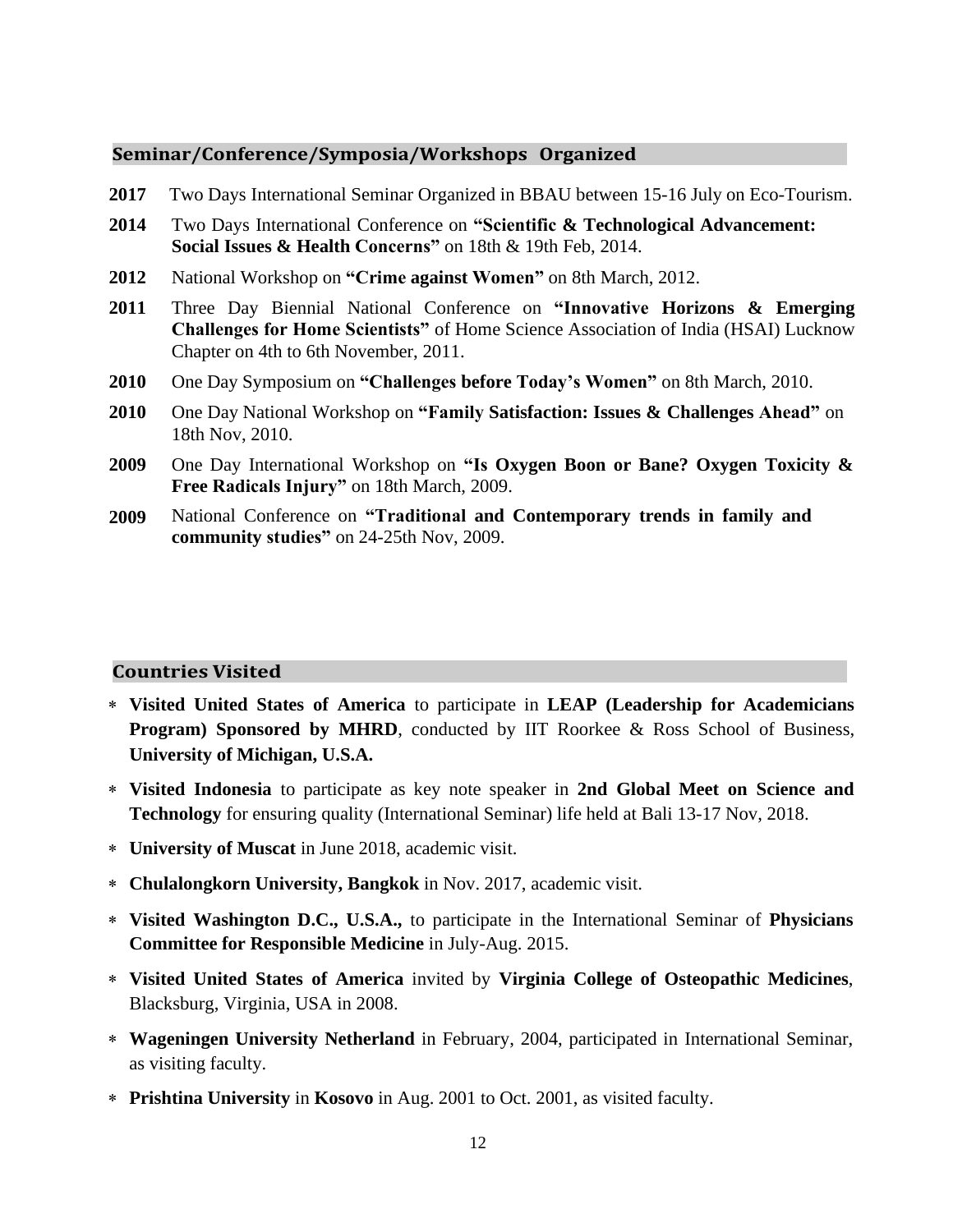# **Invited Lectures/Talks/Chair/Co-Chair in Seminar/Conference/Symposia /Workshops**

- Presented a paper on title : **"A study on awareness for late adult on healthy lifestyle towards nutrigenomic knowledge"** in Two days National webinar on Corona Calamity: Is social and economic consequences on India held on 20-21 April 2020 organized by DAV P.G. College, Varanasi.
- Resource person in one day Web Seminar on **"Home Science for Being Self Reliant: Challenges and Opportunities"** organized by Department of Home Science, Isabella Thoburn college, Lucknow on 23rd May, 2020.
- Participated in a Web Seminar on **"Disseminating knowledge and Information: Ethical, Legal and social Issues"** organized by the department of computer science, BBAU Lucknow in collaboration with **School of Computing Science and Engineering, Galgotias University** on May 15, 2020.
- Participated in National Web Seminar on **"Overcoming the stress Disease Connection- A Practical Approach"** on 12th may 2020 organized by **Mahila Vidyalaya Degree College Lucknow** in collaboration with Counselling & placement cell, University of Lucknow.
- Successfully completed the online quiz on **Nutrition and lifestyle diet management and wellness** on 28th may 2020 organized by school of home sciences, BBAU, Lucknow.
- Participated in a Web Seminar on **"COVID-19 The Mahanana's Indian Vision in global context"** organized by Mahamana Malaviya Mission, BHU unit held from on May 9 to 11th , 2020.
- Served in **Awareness program of COVID -19** organized by All India Institute of Public and Physical health Sciences (AIIPPHS)
- Successfully completed the online quiz on **"National Awareness on Corona Pandemic**" on 25th may 2020 organized by College of Pharmaceutical sciences **Dayananda Sagar University Bengaluru.**
- Participated and delivered a lecture in two days international Web Seminar on **"Nutrition during the time of pandemic"** jointly organized by Department of zoology, sociology, and mathematics of K.P.M Government Girls Degree College Aurai, Bhadohi (U.P.).
- *Physicians Committee for Responsible Medicine, Association of physicians, USA* in July-Aug 2015 in **Washington DC USA** on "**Nutrition in Medicine".**
- *Virginia College of Oestopathic Medicines, Blacksburg, Virginia, U.S.A***.,** on **"Feeding Practices of preschool children of working mothers".**
- *84th International seminar of European Associ. of Agricultural Economists, Zeist, Netherlands* on *"Food safety of street foods"*.
- Two Days International Conference in BBAU, Lucknow on **"Conference on Tourists and Green spaces: Healthier Life Style approaches from nature"**
- Two Days International Conference in BBAU, Lucknow on **"Scientific & Technological Advancement: Social Issues & Health Concerns"**
- One Days International Workshop in BBAU, Lucknow on **"Is Oxygen Boon or Bane? Oxygen Toxicity & Free Radicals Injury"**